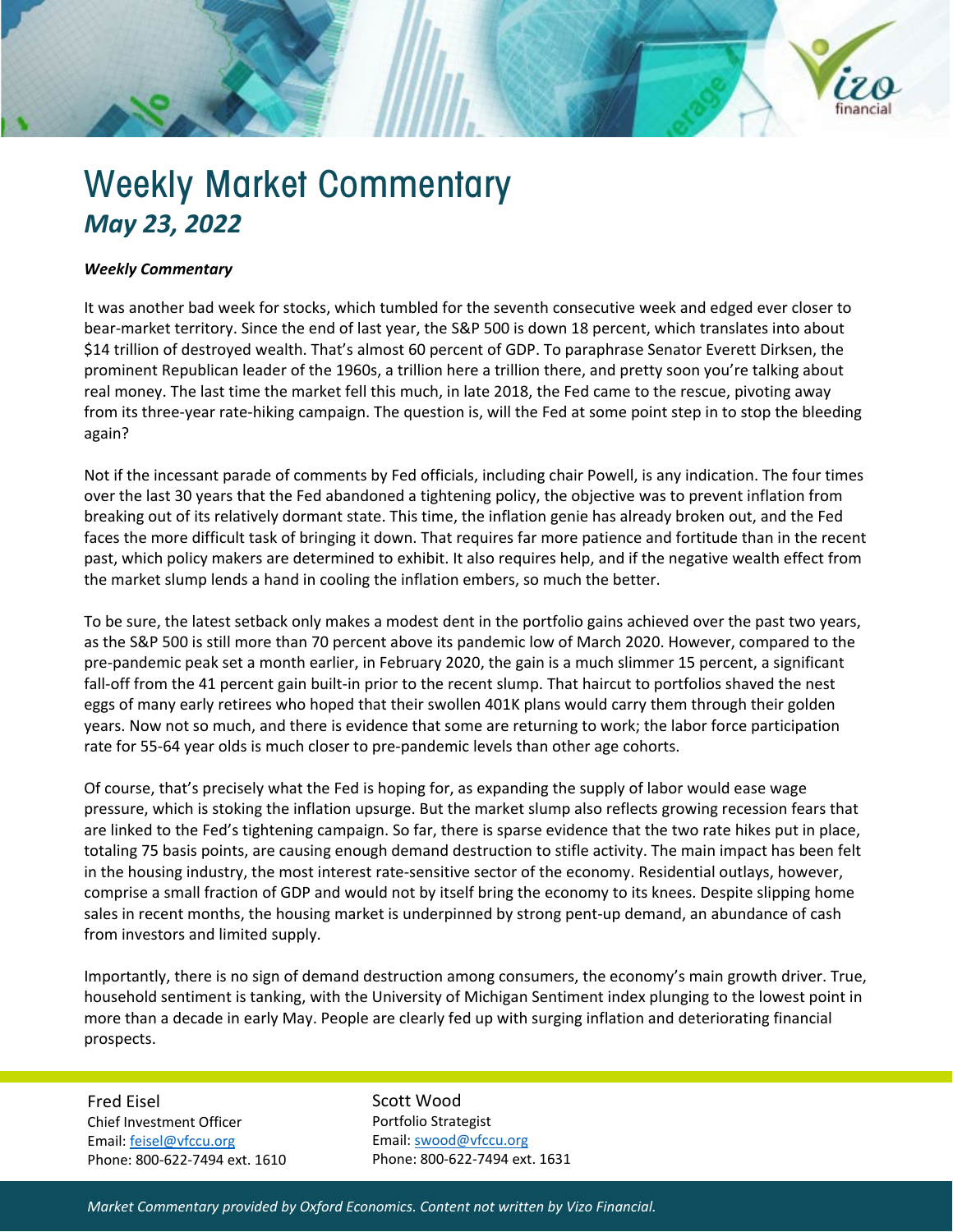

But as the saying goes, actions speak louder than words; either their low spirits have little relevance for the economy, or households are spending their way out of depression. In either event, retail sales staged another strong advance in April, climbing 0.9 percent following an upwardly revised 1.4 percent increase in March. What's more, the main drag on sales came from a decline at service stations, primarily reflecting a fall in gasoline prices that has since been reversed. Excluding gasoline, retail sales rose 1.3 percent, more than double the 0.6 increase in March.



Consumers spread their dollars broadly during the month, as 10 of the 14 major categories posted gains. That includes, encouragingly, auto sales, which was the second strongest sales category in April, suggesting the widespread shortage of parts is easing. Some support for this notion is coming from the other side of the ledger, as industrial output got a big lift from the second strong monthly increase in auto production in April. Should this trend continue and fill up dealer lots, a big step towards normalizing the supply/demand imbalance in the auto sector would be taken. Price increases for used cars have already moderated considerably in recent months, although they are still up by more than 20 percent over the past year.

Simply put, inflation still trumps concerns over demand in guiding Fed decisions, which are set to deliver 50 basis point rate hikes in each of the next two policy meetings. No doubt, those moves would amplify growing recession fears that are becoming more prominent in the financial markets. From our lens, these fears are still unwarranted, at least over the immediate future. The typical recession indicators – rising unemployment, high real interest rates, overly leveraged household and business balances sheets – are far from present. If anything, these gauges signify more strength than weakness.

That said, it would be foolhardy to dismiss the growing recession risks amid a turbulent geopolitical environment that also features intractable supply-chain snarls, recurring Covid flare-ups and weakening economies overseas. Cracks are also appearing in an otherwise robust U.S. economy that is gaining notice in the markets.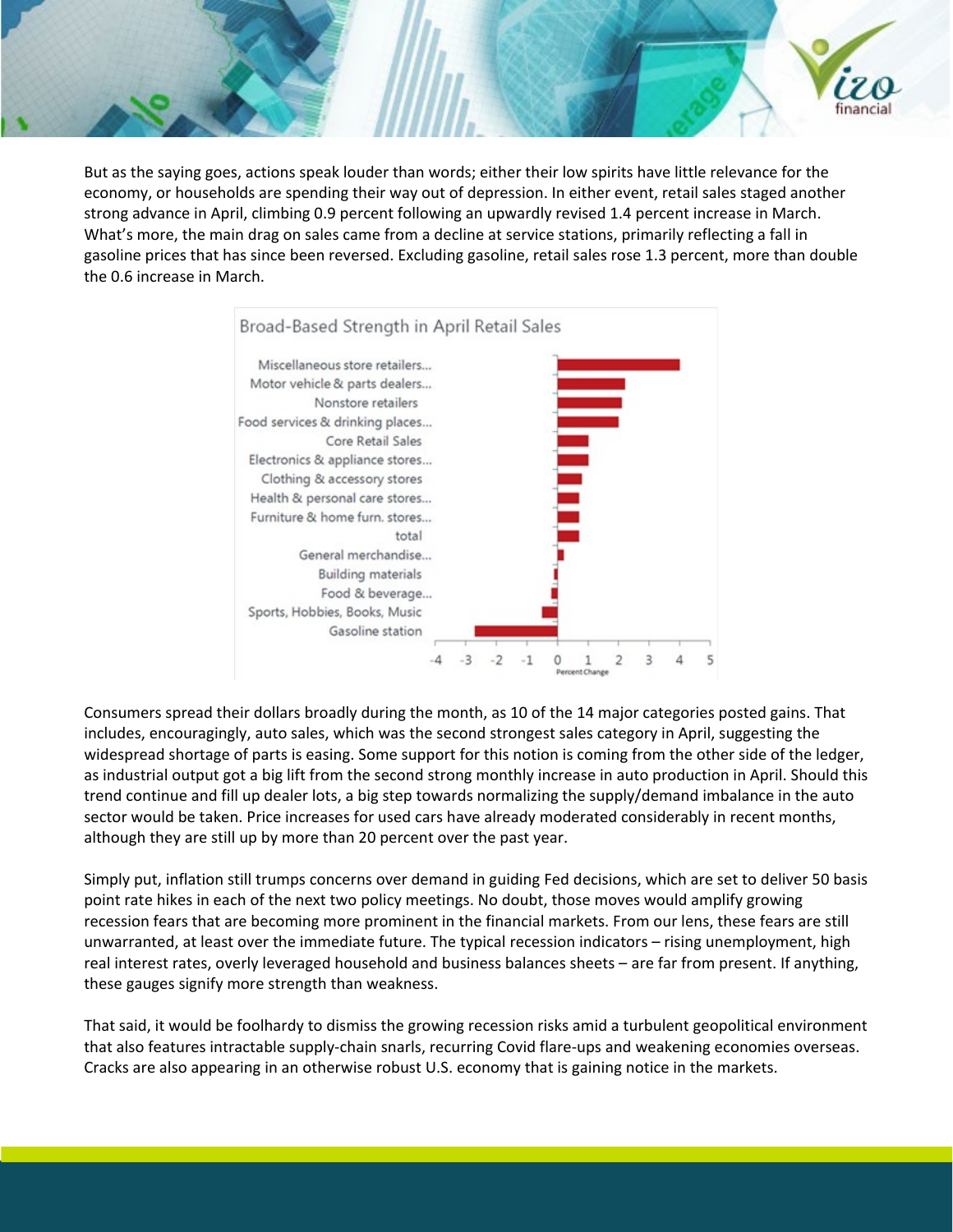

This week's downbeat earnings reports from Walmart and Target clearly spooked investors, although the disappointment reflected surging costs and shifting consumer buying preferences rather than weakening sales. Neither company announced any layoffs, which would be an early warning sign of looming adversity for the broader economy.

But the labor market has not emerged unscathed in recent weeks. Along with the shift in consumer buying preferences, some high-profile firms that benefited immensely from pandemic era spending are reducing staff, including Netflix and Peloton, as well as a slew of technology companies. The number of unemployed workers receiving jobless benefits is still historically low.

But new applications are moving up, as the four-week moving average of initial unemployment claims has increased for six consecutive weeks, something that hasn't happened since the pandemic recession in early 2020. The latest 21,000 increase for the week ending May 14 lifted total new claims to 218,000, the highest in four months.



By all accounts, the job market is not about to crumble. Given that there are 1.9 job openings for every unemployed worker, many of those laid-off workers will find positions, and the latest week's increase in new claims for jobless benefits could well be reversed next week. Odds are, however, the low for this cycle – 166,000 hit in the week ending March 19 – is behind us.

Over the last seven business cycles, recessions have lagged the low point in initial jobless claims by an average of 11 months, with a range of three months in 1981 to a high of 24 months in 2007. From our lens, the odds of a recession have risen to about 35 percent, but the peak risk for the onset of a downturn is early next year. Not coincidentally, that would be 11 months from the likely low point in new jobless claims set in March.